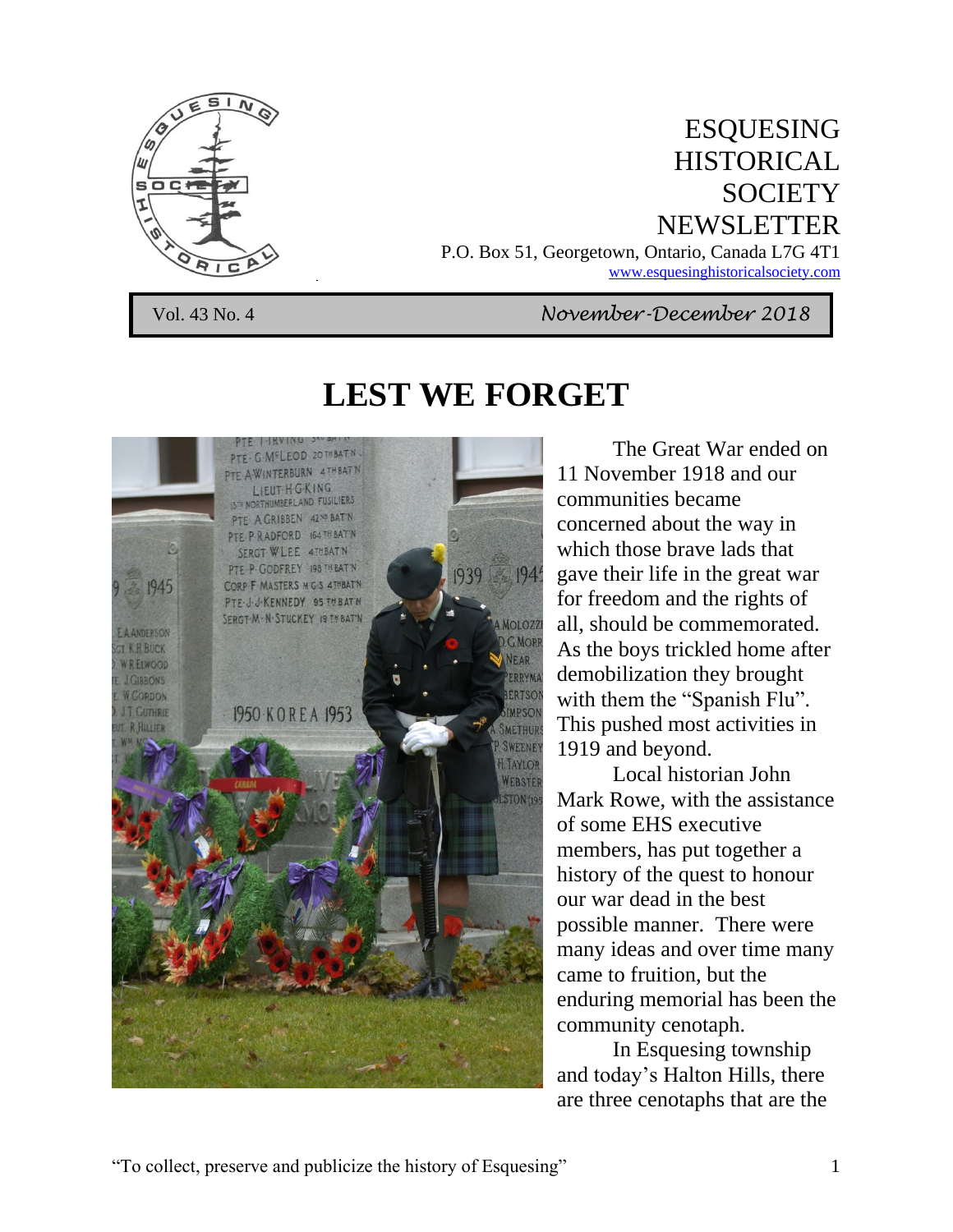site of an annual Armistice Day ceremony. The oldest is Acton's Mill Street simple granite columns, unveiled in 1920. It was followed by Georgetown's plinth mounted by a bronze lion representing the Imperial power of the British Empire, accompanied by the figure of winged Victory herself holding the laurel wreath of victory over the names of the warriors who served and suffered in her just cause and in her left hand grasping the sword of state encased in its sheath, forming a cross and wrapped in trappings emblematic of peace. It was unveiled in 1924.

Finally the village of Glen Williams decided that their large contribution to the two world wars needed a memorial separate from Georgetown's where their war dead had always been commemorated. Their beautiful stone monument was unveiled in 1971.

The November presentation will also look at several other ways in which

the war dead were commemorated. These include mantel clock presentations, bronze plaques on various public buildings, buildings themselves like Memorial Arena and framed hand-written lists of members of various Church congregations.





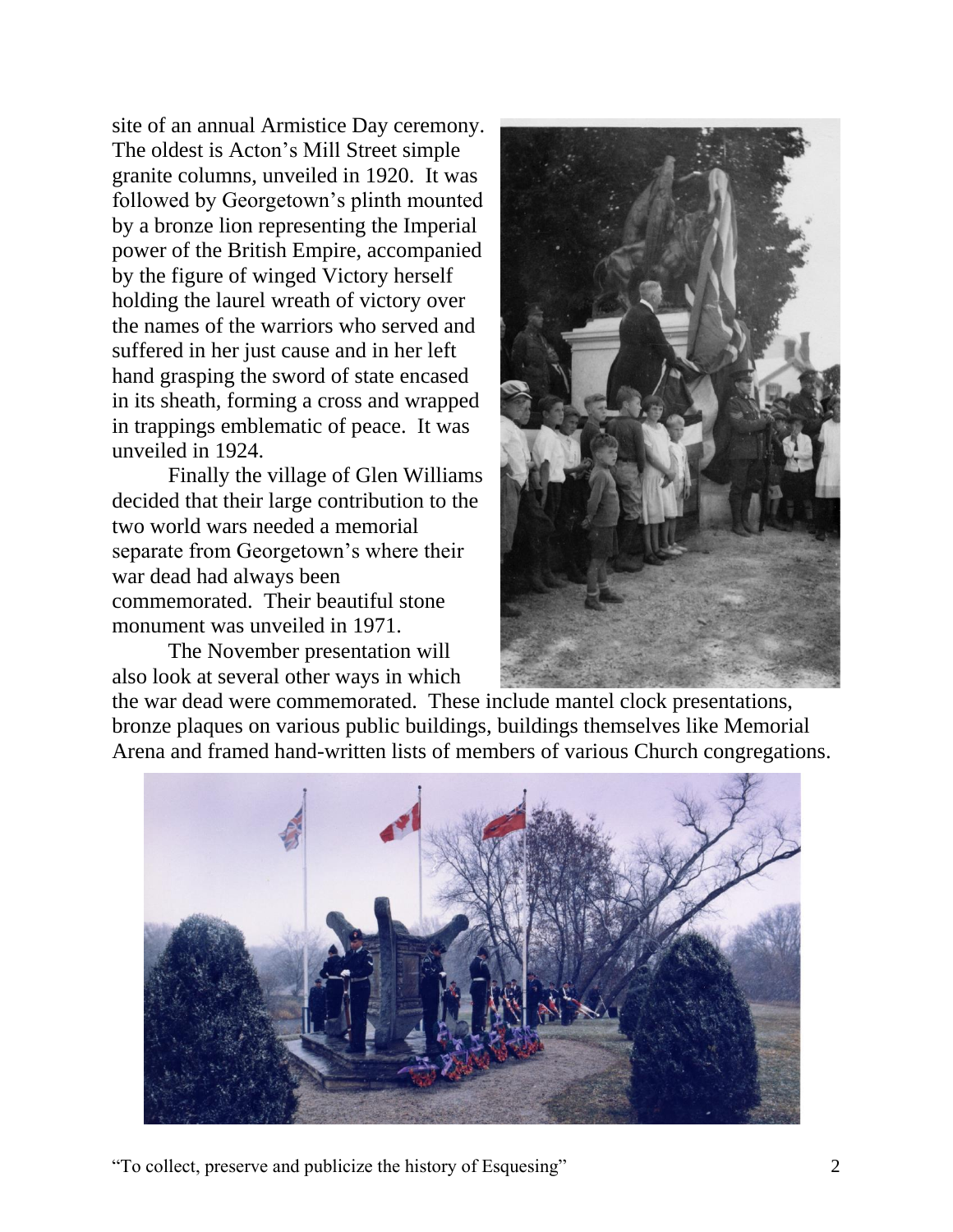

There were several glad homes in Georgetown and vicinity during the past week caused by the arrival of beloved soldier sons from overseas. A hearty welcome was accorded all in one way or another. the form depending upon the notification previous to arrival.

On Friday evening Ptes. Orby Herrington and Gordon Hainer arrived and were met by numerous friends and citizens. Addresses of by Reeve made welcome were Grant and Rev. J. Truax.

On Saturday Piers. Thomas Dobhic, Alt Stull, Hamid Bell, Georgetown, Pand, Pte. Ilastsburge, of Olenwilliams applied. On Sunday Pte. A. Medingan dot back to town, And on Monday Set. Frank McDonald, Ple. Alf Toons and Rie. H. Hill, arrived. - The boys are all looking well and everybody was delighted to see them safe home again. Welcome home boys, we're proud of you all. Lieut Carey Warren and Umner Roaf Barber arrived at their homes in Toronto on Sunday

-Our soldier boys will soon be arriving home and we should be prepared to give them a royal reception.

-Have you noticed that a lot of our soldier boys who have been fighting for freedom have now gone and got married.

**PUBLIC MEETING** – All citizens are requested to meet in the Council Chamber on Tuesday evening, December  $10<sup>th</sup>$ , at 8 o'clock, for the purpose of making arrangements to have a suitable monument erected in memory of our boys who have fallen during the war. Also, to form a committee for the purpose of tendering a reception to our soldiers on their return home. -H.H. Heartwell, Reeve.

**SUGAR BAN MODIFIED** – The ban on iced cakes and biscuits and on the manufacture of Scotch shortbread, puffed and fancy pastry has been lifted by the Canada Food Board…

*-Georgetown Herald*, 4 Dec. 1918 **EDITORIAL**: There is a movement throughout the country favouring the establishment of Children's Peace parks in the towns and cities of Canada as war memorials. No better method could be adopted to perpetuate the noble and heroic deeds of our soldiers in the great war

for freedom and the rights of all…. -*Acton Free Press*, 13 Feb. 1919 **Esquesing:** At the April meeting of Esquesing Township Council a by-law was passed to provide grants to officers and men, residents of the municipality who have returned from active service overseas with the naval and military forces of the British Empire. The grant was fixed at \$20 per man. (AFP, 1 May 1919)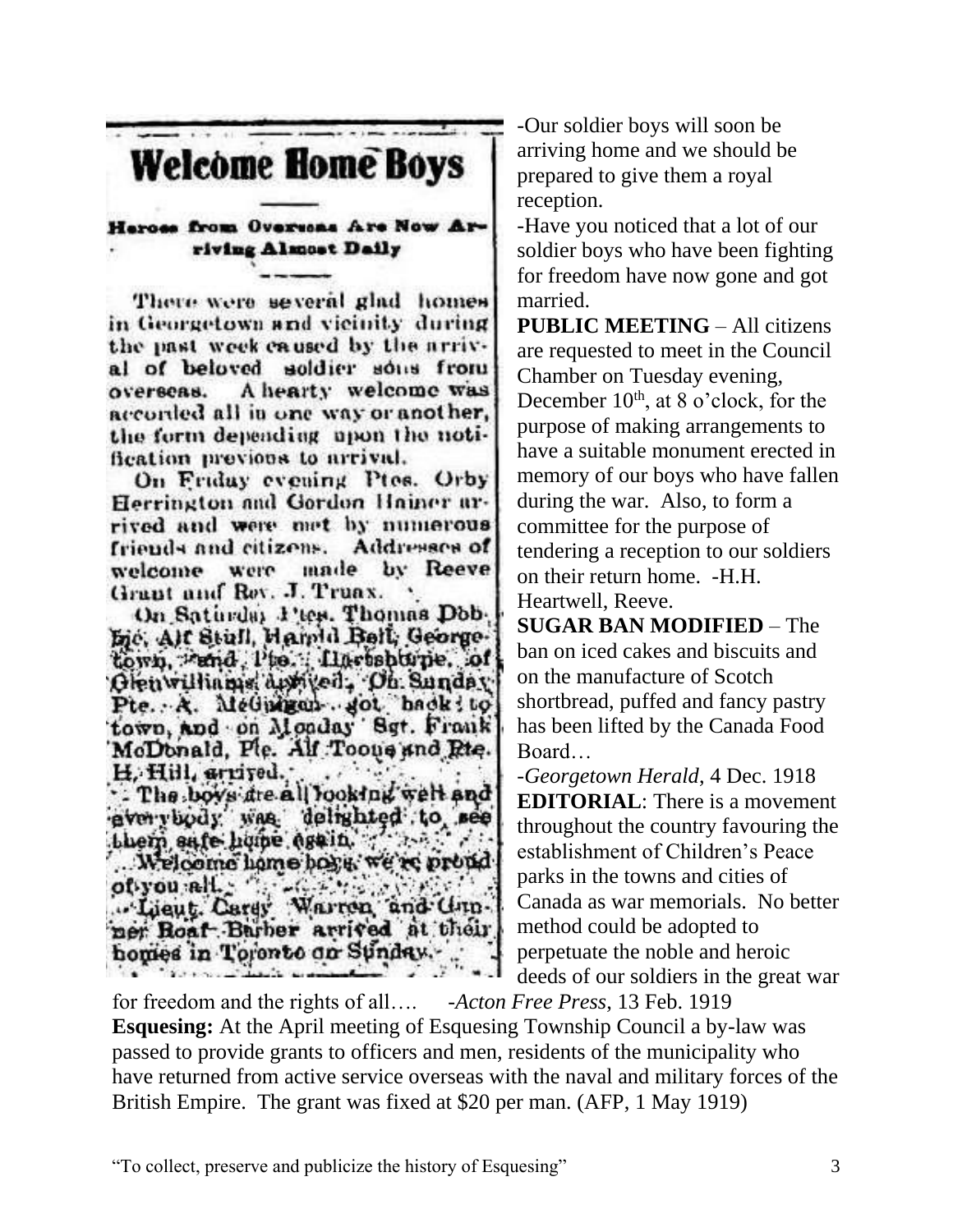

# *ESQUESING HISTORICAL SOCIETY*

### **SCHEDULE OF MEETINGS**

# **2018 - 2019**

#### Wed. 14 **LEST WE FORGET**

Nov. 2018 One hundred years have passed since Armistice Day. Like countless Canadian communities, we built memorials and cenotaphs and placed plaques to honour the largest loss of life in war ever. John Mark Rowe will visit our local places of remembrance. A display table will be available to share your own memories. **KNOX PRESBYTERIAN CHURCH**, 116 Main St., S., Georgetown, 7:30 p.m.

December The Esquesing Historical Society does not hold a public meeting in December.

#### Wed. 9 **DESIGNATED HOMES IN HALTON HILLS**

Jan. 2019 Drawing from the Heritage Register compiled by Heritage Halton Hills, John Mark Rowe and Ray Denny will give a pictorial history of the designated buildings currently used as private residences throughout Halton Hills. **KNOX PRESBYTERIAN CHURCH**, 116 Main St., S., Georgetown, 7:30 p.m.

#### Wed. 13 **THE EXCHANGE HOTEL**

Feb. 2019 Local railway historian Jim Waldbusser will share his extensive research into the Exchange Hotel, across from the Georgetown VIA Rail/ GO station. Come and hear about the long and illustrious history of this landmark and the planned future for the 165 year old structure.

**KNOX PRESBYTERIAN CHURCH**, 116 Main St., S., Georgetown, 7:30 p.m.

- Wed. 13 **LOCAL HERITAGE TREES**
- March Bill McIlveen will explore unusual trees and their stories in our area.
- 2019 **KNOX PRESBYTERIAN CHURCH**, 116 Main St., S., Georgetown, 7:30 p.m.

Refreshments served from 7:00 p.m.

| Stephen Blake    | 905 877-8251 | President    |  |
|------------------|--------------|--------------|--|
| Karen Hunter     | 905 877-7363 | Treasurer    |  |
| Dawn Livingstone | 905 877-6506 | Secretary    |  |
| J. Mark Rowe     | 905 877-9510 | Archivist    |  |
| Jan Raymond      | 905 877-9172 | Social       |  |
| David Borrett    | 905 702-0737 | Membership   |  |
| Ray Denny        | 905 877-3890 | Publications |  |
|                  |              |              |  |
|                  |              |              |  |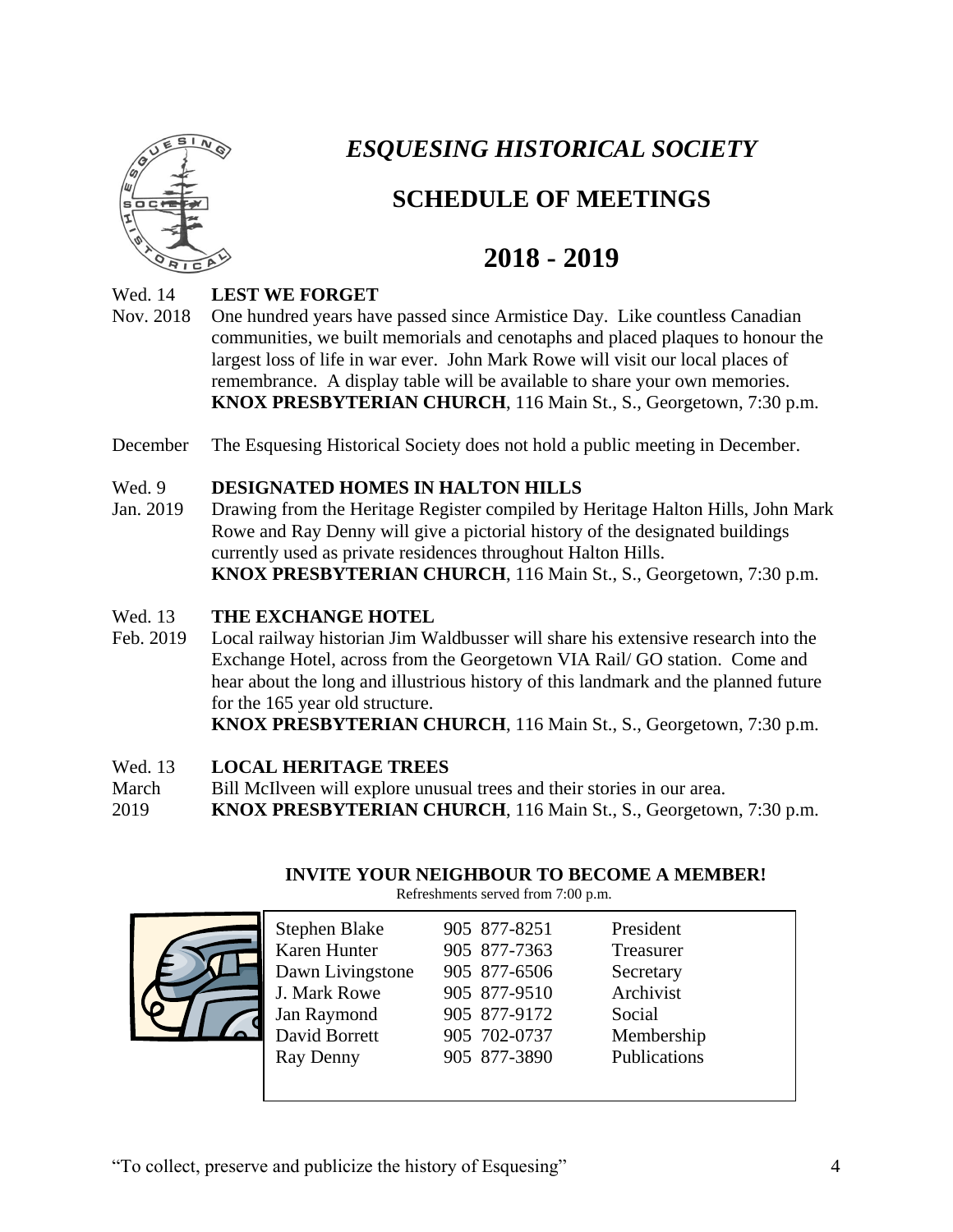### Society Notes **INTERNET CONNECTIONS**

<http://esquesinghistoricalsociety.com/> Note the new website address. Send your e-mail to [esquesinghs@gmail.com](mailto:esquesinghs@gmail.com)

#### **EHS NEWSLETTER**

John Mark Rowe prepared this newsletter. Submissions welcome. Please consider an electronic newsletter sent to your e-mail address. Not only will you save the Society postage, you get to see the colour pictures!

#### **MEMBERSHIP**

We currently have 75 members for 2018. Our membership year runs from February. Please encourage others to support the EHS by purchasing a membership. The individual membership rate is \$20. The family or institution rate is \$25. The EHS is still very happy to accept personal cheques from our members. Please note that all cheques must be made payable to "Esquesing Historical Society", fully spelled out. They can be mailed to our post box or payable by cash or cheque to our membership secretary, David Borrett at a public meeting.

#### **ARCHIVES OF ONTARIO**

#### [www.archives.gov.on.ca](http://www.archives.gov.on.ca/) **EHS ARCHIVES**



The shield shown was donated to the EHS Archives by the Milton Historical Society. It was awarded to the winners of the Esquesing Rural Schools Fair. SS#1, Ligny (now a private home on 5 Sideroad) kept the shield after winning it in 1935, 1936 and 1938.

The Library continues to add items from our Archives to our on-line finding aid operated by the Archives Association of Ontario. When it becomes available the link will be provided in this newsletter.

The EHS and the Library (HHPL) have inked a new agreement ensuring the Archives collection remains in Halton Hills if the EHS should ever fold. It replaces a similar 1982 agreement.

#### **HERITAGE GRANT**

The Esquesing Historical Society is pleased to receive our annual Heritage Organization Development Grant from the Ontario Ministry of Tourism, Culture and Sport in the amount of \$739.00. The Heritage Organization Development Grant (HODG) is an annual, statutory-based operating grant designed to promote public awareness of Ontario's rich and diverse heritage. The program provides historical societies, museums and other heritage associations, located throughout the province, with a portion of their annual operating support.

#### **HALTON-PEEL OGS**

Nov. 25 –*Maiden Aunts of the 20th Century* - Brampton Public Library, 65 Queen St. E., 2-4 p.m.

#### **DEVEREAUX HOUSE**

Ann Lawlor at [ann@devereauxhouse.ca](mailto:ann@devereauxhouse.ca) **HALTON HILLS SPORTS MUSEUM** <http://haltonhillssportsmuseum.blogspot.ca/>

### **STREETSVILLE HIST. SOCIETY**

The Society Library and Archives are open Wednesdays and Sundays 1-4 p.m. at the Leslie Log Cabin at 4415 Mississauga Road. Nov. 08 -Jean Robinson *Echoes of the Past: Old School Houses* -also the AGM -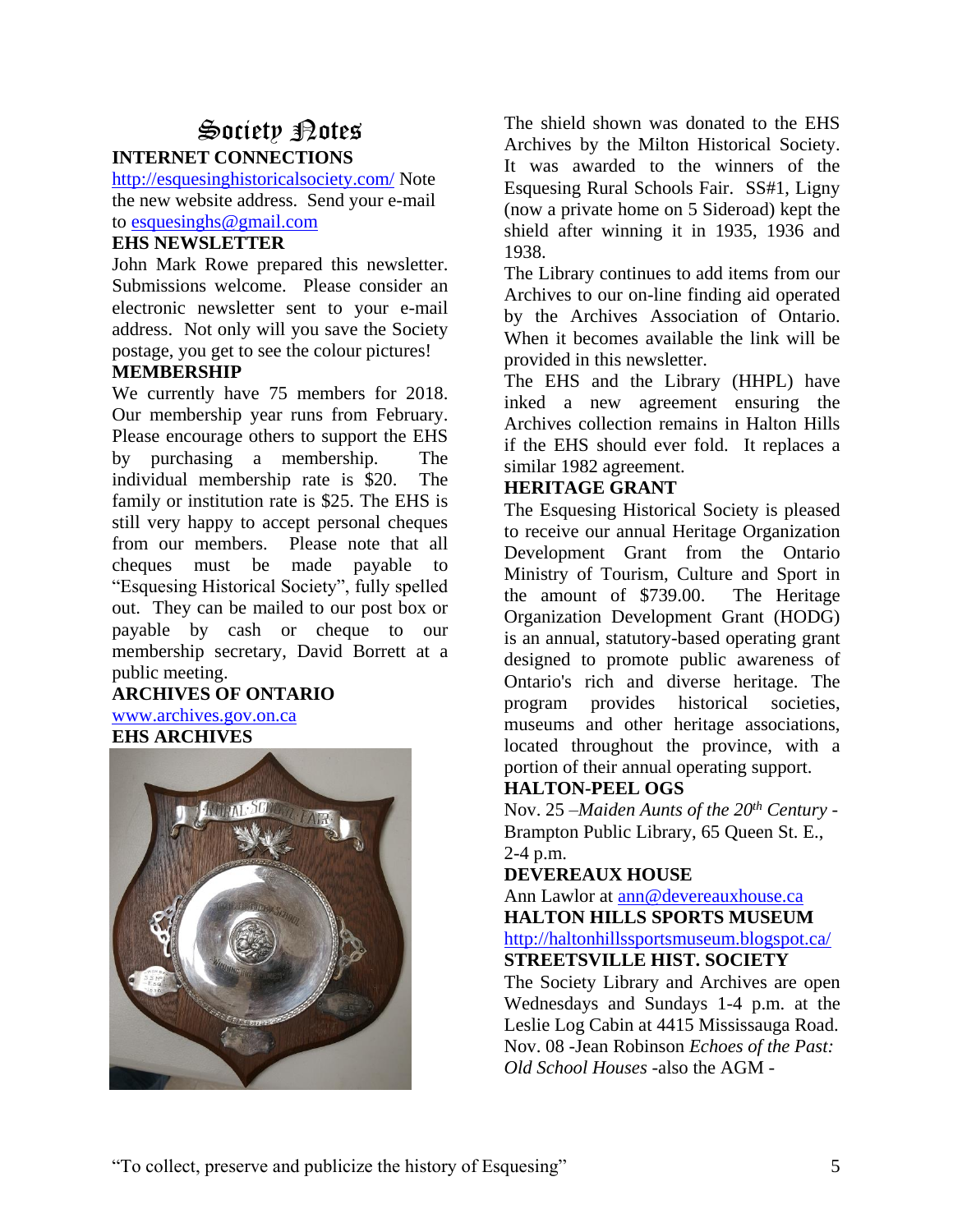Streetsville United Church, 274 Queen St. S. @ 7:30 p.m.

Dec.  $1<sup>st</sup>$  – Christmas Open House at the Leslie Log Cabin -noon to 4 p.m.

#### **BRAMPTON HIST. SOCIETY**

Heart Lake Presbyterian Church at 7:15. Nov. 15 – Martin Howard, *The Typewriter Industry.* No Dec. meeting

#### **MILTON HISTORICAL SOCIETY**

The Society meets in the Waldie Blacksmith Shop at 16 James Street at 7:30 p.m. Nov. 15 – Ray Peacock, *Polar Explorers*

**OAKVILLE HISTORICAL SOCIETY** Meetings are at St. John's United Church,

#### Randall Street, at 7:30 p.m. **BURLINGTON HIST. SOCIETY**

Nov. 12 –at 7 p.m. at Burlington Library. **NASAGIWEYA HIST. SOCIETY**

### [info@nasagiweyahistoricalsociety.com](mailto:info@nasagiweyahistoricalsociety.com)

**TRAFALGAR HISTORICAL SOCIETY** All events at former Palermo Schoolhouse, 2431 Dundas Street West, Oakville.

#### **TERRA COTTA HALL**

Terra Cotta Community Hall rentals: Contact Kathy Atkinson at

[terracottaeventbooking@gmail.com](mailto:terracottaeventbooking@gmail.com)

#### **CHELTENHAM BADLANDS**

For the past three years, the Cheltenham Badlands has been closed to the public because high visitor volume had caused accelerated erosion. On Saturday, September 22, the site will re-open to the public. The site now has a viewing platform and paid parking.

#### **VISITOR FROM AFAR!**

The audience for the October meeting of the EHS included Silvia Philipps, visiting her sister Bev Blake of Georgetown. Silvia hails from Winnipeg, Manitoba. She enjoyed John McDonald's presentation. **MRS. SILVER DIES AT 100 YEARS** Lucille Silver (nee KALANT) passed away peacefully in her home, with her children on

Friday, August 31, 2018 at the age of 100. Beloved wife of the late Sidney Silver, sister of Dr. Harold Kalant and the late Dr.

Norman Kalant. Mother of Arthur Silver, Dr. Elaine Silver-Melia, Stephen Silver and Jane Silver. There was a private funeral for family.

#### **SILVER'S NEW ADDITION**

Mr. Hymen Silver erected a new building in 1930, enlarged it in 1934 and his son Sid Silver added the current frontage shown in the photograph below, in 1947 (currently Young's Pharmacy). The photo was donated to the EHS by Marion Burns.



In October, 1947 Silver's Department Store officially opened its new addition, doubling its floor size. The local staff included manager Sid Silver, Miss Lillian Watson, Jack Watson, Mrs. Tost, Mrs. Jourdain, Miss Fryer, Miss King, Ken Hulme and Mrs. Ken Davidson.

#### **MERRY CHRISTMAS from the EHS!**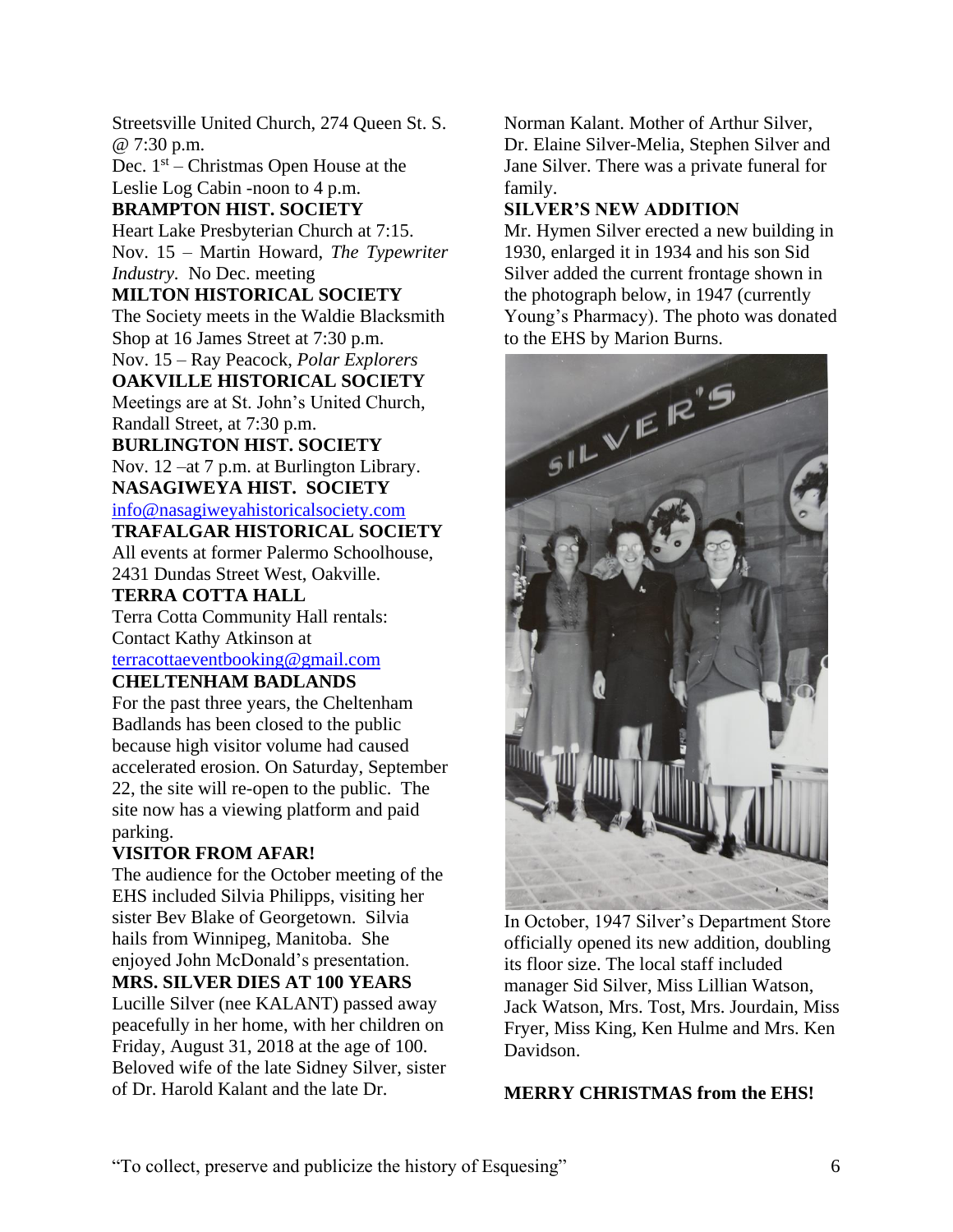### The Last 100 Days -August 8th until Bobember  $11^\mathrm{th}$

The Hundred Days campaign was a series of battles unleashed by the Allied forces from August 8, 1918, to the end of the war on the Western Front in France and Belgium on Nov. 11, 1918. They came on the heels of German offensives that started in March, marking a return to open warfare. In a half dozen slashing offensives, the Germans had penetrated the Allied lines, but they had not been able to break through. The 800,000 casualties suffered by Germany over four months of battle fell on the best trained and most aggressive combat formations. And now the Allies were ready to counterattack.

As part of the Allied offensive co-ordinated by French General Ferdinand Foch, the British planned to strike to the east of Amiens. Fourth Army commander Henry Rawlinson selected his two best fighting formations, the Australian Corps and the Canadian Corps, to spearhead the assault. Both units had proven themselves in battle.

The 100,000 Canadians who formed the Corps came from across Canada, from all regions, all classes and almost all religions. And they would fight, under Canadian-born Lieutenant-General Arthur Currie, through the Hundred Days campaign, starting at Amiens on August 8 in a secret operation, moving northward to the Arras front for a series of battles against the Hindenburg Line from August 26 to Sept. 2, and then to the crashing of the Canal du Nord and fierce fighting to capture the key logistical city of Cambrai in early October. A final push drove the Germans back to end the war on Nov. 11, 1918, with the capture of Mons. These titanic battles saw the Canadian Corps punch far above its weight, leading crucial attacks, meeting and defeating elements of more than 50 German divisions, and forging a reputation as an elite fighting force.

-excerpt from "Four Soldiers, Four Battles" by Tim Cook, *Legion Magazine*, July/August 2018.



#### **EHS02893**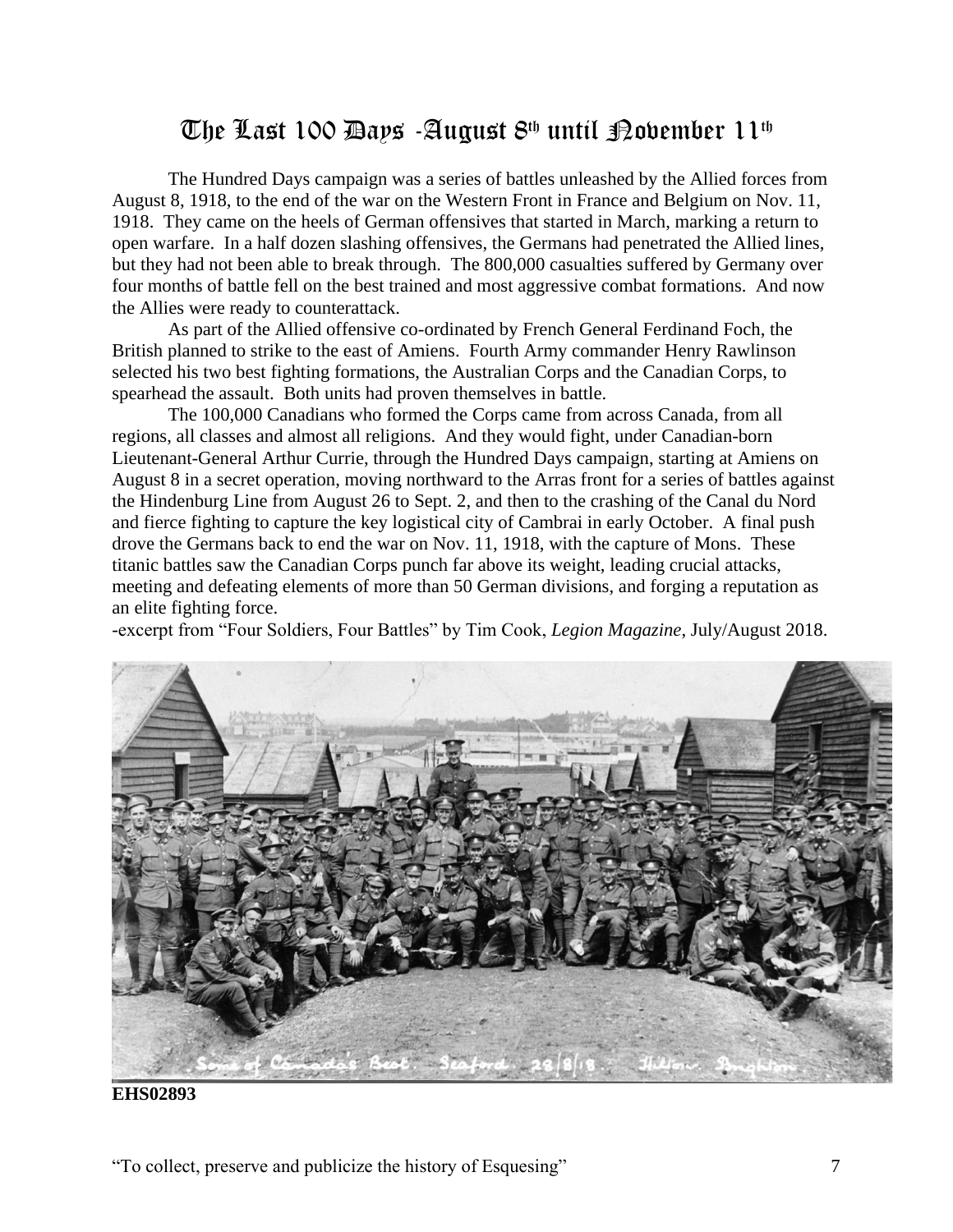# **Influenza: The centenary of the 20th century's worst catastrophe**

"Spanish flu" probably killed more people than both world wars combined

### *The Economist* **Print edition | Science and technology Sep 29th 2018**

ON JUNE 29th 1918 Martín Salazar, Spain's inspector-general of health, stood up in front of the Royal Academy of Medicine in Madrid. He declared, not without embarrassment, that the disease which was ravaging his country was to be found nowhere else in Europe.

In fact, that was not true. The illness in question, influenza, had been sowing misery in France and Britain for weeks, and in America for longer, but Salazar did not know this because the governments of those countries, a group then at war with Germany and its allies, had made strenuous efforts to suppress such potentially morale-damaging news. Spain, by contrast, was neutral, and the press had freely reported on the epidemic since the first cases had appeared in the capital in May. Before the summer was out, the disease Spaniards knew as the "Naples Soldier" after a tune from a popular operetta—had been dubbed the "Spanish illness" abroad, and that, somewhat unfairly, was the name which stuck.

Spanish flu was probably the worst catastrophe of the 20th century. The current estimate is that it killed at least 50m people and perhaps as many as 100m. At minimum, therefore, it ended the lives of three times as many as died in the first world war (in the region of 17m). It was probably also more lethal than the second world war (60m), and may well have outstripped the effects of both wars put together. The death toll was so high partly because Spanish flu was truly pandemic (some 500m people, more than a quarter of those then alive, are believed to have been infected), and partly because of its high mortality rate (5-10%, compared with 0.1% for subsequent influenza epidemics).

Understanding what happened is therefore important. Two questions in particular need answering. One is: what made this outbreak of influenza so much more lethal than both previous and subsequent ones? The other is: given that knowledge, what defences need to be put in place to nip any similar outbreak in the bud?

### **Origin of a species**

The first cases of the 1918 flu to be recorded officially as such were at Camp Funston, a military base in Kansas, on March 4th 1918. That morning, Albert Gitchell, a mess cook, reported sick. By lunchtime the camp infirmary was dealing with dozens of similar incidents. The highly contagious nature of the Camp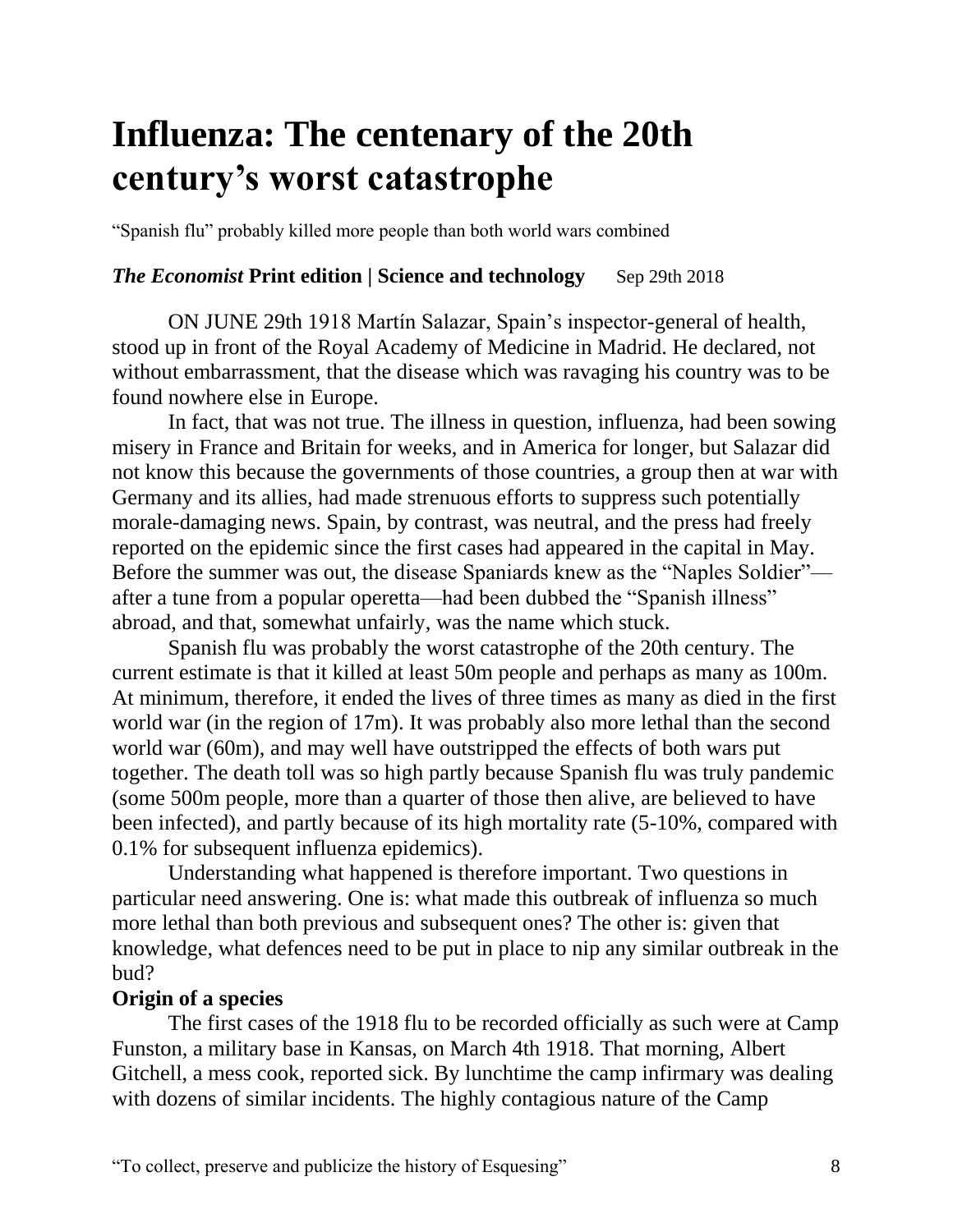Funston outbreak suggests, however, that Gitchell was not the real "patient zero". An emerging flu strain tends not to infect people very well at first. Researchers hunting for the individual Gitchell caught it from have therefore scoured records for an earlier, more localised outbreak of respiratory disease that quickly petered out.

At the moment, there are three theories as to where the 1918 flu first manifested itself. John Oxford, a British virologist, has long argued



that it was in a British army camp at Étaples on the northern French coast, not far from the Western Front. Here, an outbreak of "purulent bronchitis", characterised by a dusky blue hue to the face, was reported as early as 1916. Such blue faces were also characteristic of fatal cases of Spanish flu.

In 2004 John Barry, an American journalist, put forward a rival theory. He claimed that a small but severe outbreak of flu-like disease in Haskell County, Kansas, in January 1918, could have seeded the later one at Camp Funston. The camp's catchment area for recruits included Haskell.

In 2013 a third hypothesis joined these two—or rather was revived, since it was fleetingly popular in the years immediately following the pandemic. According to Mark Humphries, a historian at Wilfrid Laurier University in Waterloo, Ontario, the 1918 flu began in Shanxi province, China, where an epidemic of severe respiratory disease in December 1917 had doctors squabbling over its identity. Some thought it was pneumonic plague, a respiratory variant of bubonic plague to which China was distressingly prone. Others suspected a form of influenza.

### **The Blue Death**

Whatever its origin, once Spanish flu got going it spread rapidly. It traversed the world in three waves, of which the second—that of the northern-hemisphere autumn of 1918—was the most severe. For that reason, the autumn of 2018 is marked by many as the epidemic's centenary.

That second wave was preceded by a milder one in the spring of 1918 and succeeded by a final wave, intermediate in severity between the other two, in the early months of 1919. The disease lingered on, though, until at least March 1920, with cases being reported that month in Peru and Japan. Indeed, Dennis Shanks, an epidemiologist at the Australian Army Malaria Institute, in Queensland, recently